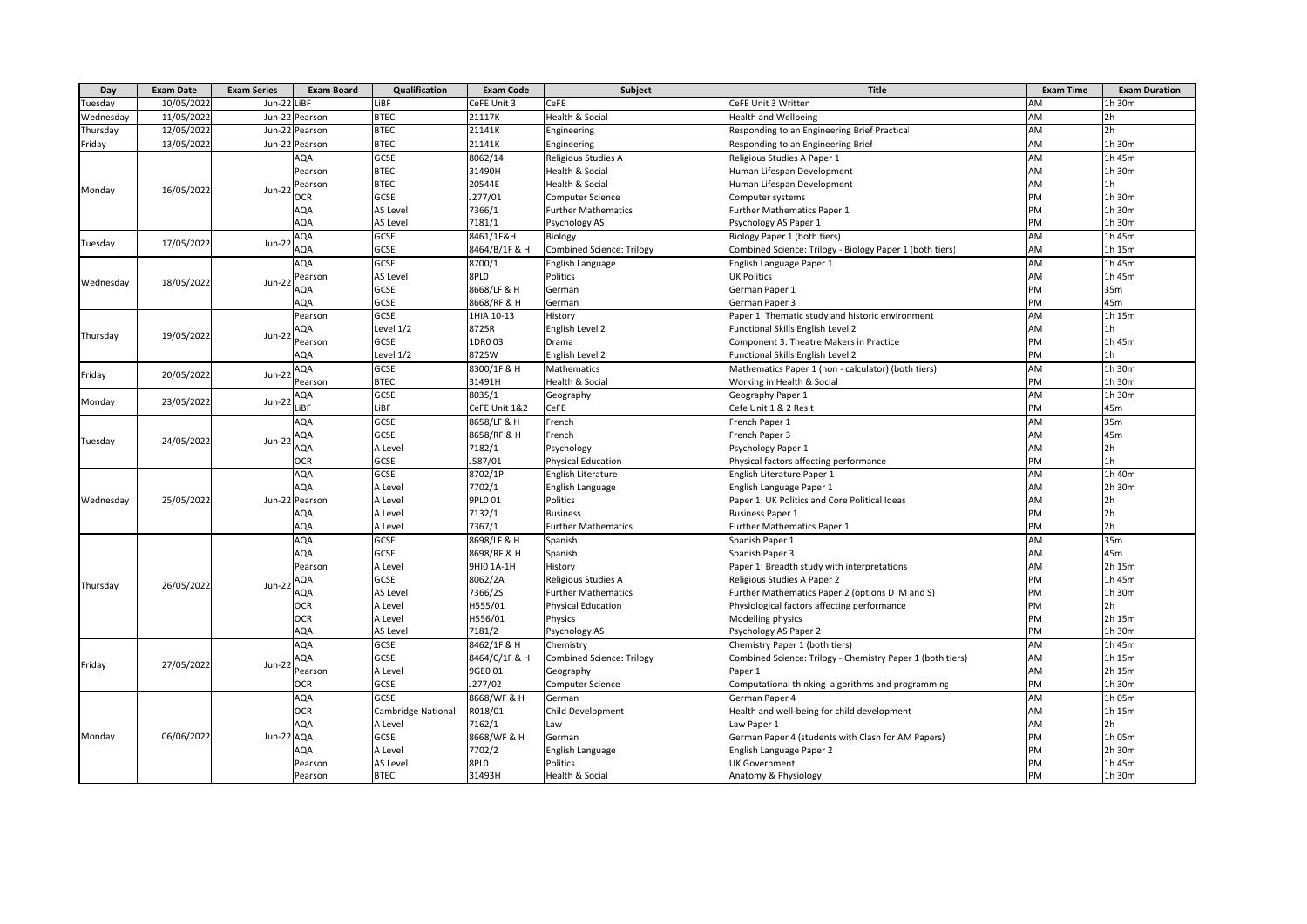| Day       | <b>Exam Date</b> | <b>Exam Series</b> | <b>Exam Board</b> | Qualification | <b>Exam Code</b>   | <b>Subject</b>                        | <b>Title</b>                                                    | <b>Exam Time</b> | <b>Exam Duration</b> |
|-----------|------------------|--------------------|-------------------|---------------|--------------------|---------------------------------------|-----------------------------------------------------------------|------------------|----------------------|
|           |                  |                    | AQA               | GCSE          | 8300/2F & H        | Mathematics                           | Mathematics Paper 2 (calculator) (both tiers)                   | AM               | 1h 30m               |
|           | 07/06/2022       |                    | AQA               | A Level       | 7692/1             | Spanish                               | Spanish Paper 1                                                 | AM               | 2h 30m               |
| Tuesday   |                  | Jun-22 OCR         |                   | A Level       | H472/01            | <b>English Literature</b>             | Drama and poetry pre-1900                                       | AM               | 2h 30m               |
|           |                  |                    | AQA               | GCSE          | 8035/2             | Geography                             | Geography Paper 2                                               | PM               | 1h 30m               |
|           |                  |                    | AQA               | A Level       | 7357/1             | Mathematics                           | <b>Mathematics Paper 1</b>                                      | PM               | 2 <sub>h</sub>       |
| Wednesday |                  |                    | AQA               | GCSE          | 8702/2             | English Literature                    | English Literature Paper 2                                      | AM               | 1h 45m               |
|           |                  |                    | AQA               | A Level       | 7182/2             | Psychology                            | Psychology Paper 2                                              | AM               | 2 <sub>h</sub>       |
|           | 08/06/2022       | Jun-22             | AQA               | A Level       | 7367/2             | <b>Further Mathematics</b>            | Further Mathematics Paper 2                                     | PM               | 2 <sub>h</sub>       |
|           |                  |                    | Pearson           | A Level       | 9GE0 02            | Geography                             | Paper 2                                                         | PM               | 2h 15m               |
|           |                  |                    | Pearson           | GCSE          | 1HIA 30-33         | History                               | Paper 3: Modern depth study                                     | AM               | 1h 20m               |
|           |                  |                    | Pearson           | GCSE          | 1HIB 30-33         | History                               | Paper 3: Modern depth study                                     | AM               | 1h 20m               |
|           |                  |                    | AQA               | A Level       | 7132/2             | <b>Business</b>                       | <b>Business Paper 2</b>                                         | AM               | 2 <sub>h</sub>       |
|           |                  |                    | <b>WJEC</b>       | GCE           | A120UA0-F0-1       | Religious Studies                     | Religious Studies A Level Component 1 (Options A to F) (Edugas) | AM               | 2h                   |
|           | 09/06/2022       |                    | AQA               | GCSE          | 8463/1F & H        | Physics                               | Physics Paper 1 (both tiers)                                    | PM               | 1h 45m               |
| Thursday  |                  | Jun-22             | AQA               | GCSE          | 8464/P/1F & H      | <b>Combined Science: Trilogy</b>      | Combined Science: Trilogy - Physics Paper 1 (both tiers)        | PM               | 1h 15m               |
|           |                  |                    | AQA               | A Level       | 7262/W             | Drama and Theatre                     | Drama and Theatre                                               | PM               | 3h                   |
|           |                  |                    | AQA               | A Level       | 7552/1             | Design and Technology: Product Design | D&T: Product Design                                             | PM               | 2h 30m               |
|           |                  |                    | <b>OCR</b>        | A Level       | H420/01            | Biology                               | <b>Biological processes</b>                                     | PM               | 2h 15m               |
|           |                  |                    | Pearson           | A Level       | 9PL0 02            | Politics                              | Paper 2: UK Government and Non-core Political Ideas             | PM               | 2h                   |
|           |                  |                    | AQA               | GCSE          | 8700/2             | English Language                      | English Language Paper 2                                        | AM               | $1h$ 45m             |
|           |                  |                    | <b>OCR</b>        | A Level       | H555/02            | <b>Physical Education</b>             | Psychological factors affecting performance                     | AM               | 1 <sub>h</sub>       |
| Friday    | 10/06/2022       |                    | Jun-22 Pearson    | A Level       | 9HI0 2A-2H         | History                               | Paper 2: Depth Study                                            | AM               | 1h 30m               |
|           |                  |                    | OCR               | GCSE          | J587/02            | <b>Physical Education</b>             | Socio-cultural issues and sports psychology                     | PM               | 1 <sub>h</sub>       |
|           |                  |                    | <b>OCR</b>        | A Level       | H556/02            | Physics                               | <b>Exploring physics</b>                                        | PM               | 2h 15m               |
|           | 13/06/2022       | Jun-22             | AQA               | <b>GCSE</b>   | 8300/3F & H        | Mathematics                           | Mathematics Paper 3 (calculator) (both tiers)                   | AM               | 1h 30m               |
| Monday    |                  |                    | AQA               | A Level       | 7652/1             | French                                | French Paper 1                                                  | AM               | 2h 30m               |
|           |                  |                    | OCR               | A Level       | H432/01            | Chemistry                             | Periodic table elements and physical chemistry                  | AM               | 2h 15m               |
|           |                  |                    | AQA               | A Level       | 7162/2             | Law                                   | Law Paper 2                                                     | PM               | 2 <sub>h</sub>       |
|           | 14/06/2022       | Jun-22 WJEC        | AQA               | GCSE          | 8035/3             | Geography                             | Geography Paper 3                                               | AM               | 1 <sub>h</sub>       |
| Tuesday   |                  |                    |                   | <b>GCE</b>    | A120U20-1          | <b>Religious Studies</b>              | Religious Studies A Level Component 2 (Eduqas)                  | AM               | 2 <sub>h</sub>       |
|           |                  |                    | AQA               | A Level       | 7357/2             | Mathematics                           | <b>Mathematics Paper 2</b>                                      | PM               | 2h                   |
|           | 15/06/2022       | Jun-22             | AQA               | GCSE          | 8461/2F & H        | Biology                               | Biology Paper 2 (both tiers)                                    | AM               | 1h 45m               |
|           |                  |                    | AQA               | GCSE          | 8464/B/2F & H      | <b>Combined Science: Trilogy</b>      | Combined Science: Trilogy - Biology Paper 2 (both tiers)        | AM               | 1h 15m               |
| Wednesday |                  |                    | <b>NCFE</b>       | Level 1/2     | Level 1/2          | <b>Business &amp; Enterprise</b>      | <b>Business &amp; Enterprise</b>                                | AM               | 1h 30m               |
|           |                  |                    | <b>OCR</b>        | A Level       | H472/02            | English Literature                    | Comparative and contextual study                                | AM               | 2h 30m               |
|           |                  |                    | AQA               | GCSE          | 8552/W             | Design and Technology                 | Design & Technology                                             | PM               | 2h                   |
|           |                  |                    | AQA               | A Level       | 7367/3S            | <b>Further Mathematics</b>            | <b>Further Mathematics</b>                                      | PM               | 2 <sub>h</sub>       |
| Thursday  | 16/06/2022       |                    | Pearson           | GCSE          | 1HIA B1-B4         | History                               | Paper 2: British depth study                                    | AM               | 55m                  |
|           |                  |                    | Pearson           | GCSE          | 1HIB B1-B4         | History                               | Paper 2: British depth study                                    | AM               | 55 <sub>m</sub>      |
|           |                  | Jun-22             | AQA               | A Level       | 7182/3             | Psychology                            | Psychology Paper 3                                              | AM               | 2 <sub>h</sub>       |
|           |                  |                    | <b>OCR</b>        | A Level       | H556/03            | Physics                               | Unified physics                                                 | AM               | 1h 30m               |
|           |                  |                    | AQA               | GCSE          | 8658/WF & H        | French                                | French Paper 4                                                  | PM               | 1h 05m               |
|           |                  |                    | AQA               | A Level       | 7132/3             | <b>Business</b>                       | <b>Business Paper 3</b>                                         | PM               | 2h                   |
| Friday    | 17/06/2022       | Jun-22 OCR         | AQA               | GCSE          | 8698/WF & H        | Spanish                               | Spanish Paper 4                                                 | <b>AM</b>        | 1h 05m               |
|           |                  |                    | AQA               | A Level       | 7692/2             | Spanish                               | Spanish Paper 2                                                 | AM               | 2 <sub>h</sub>       |
|           |                  |                    |                   | A Level       | H420/02            | Biology                               | <b>Biological diversity</b>                                     | <b>AM</b>        | 2h 15m               |
|           |                  |                    | Pearson           | A Level       | 9PLO <sub>3A</sub> | Politics                              | Paper 3A: Comparative Politics - USA                            | AM               | 2 <sub>h</sub>       |
|           |                  |                    | Pearson           | A Level       | 9GE0 03            | Geography                             | Paper 3                                                         | PM               | 2h 15m               |
|           |                  | Jun-22             | AQA               | <b>GCSE</b>   | 8462/2F & H        | Chemistry                             | Chemistry Paper 2 (both tiers)                                  | <b>AM</b>        | 1h 45m               |
|           | 20/06/2022       |                    | AQA               | GCSE          | 8464/C/2F & H      | Combined Science: Trilogy             | Combined Science: Trilogy - Chemistry Paper 2 (both tiers)      | AM               | 1h 15m               |
| Monday    |                  |                    | AQA               | A Level       | 7552/2             | Design and Technology: Product Design | D&T: Product Design                                             | AM               | 1h 30m               |
|           |                  |                    | <b>OCR</b>        | A Level       | H432/02            | Chemistry                             | Synthesis and analytical techniques                             | AM               | 2h 15m               |
|           |                  |                    | AQA               | GCSE          | 8585/W             | Food preparation and nutrition        | Food preparation and nutrition                                  | PM               | 1h 45m               |
|           |                  |                    | AQA               | A Level       | 7162/3A            | Law                                   | Law (options A and B)                                           | PM               | 2h                   |